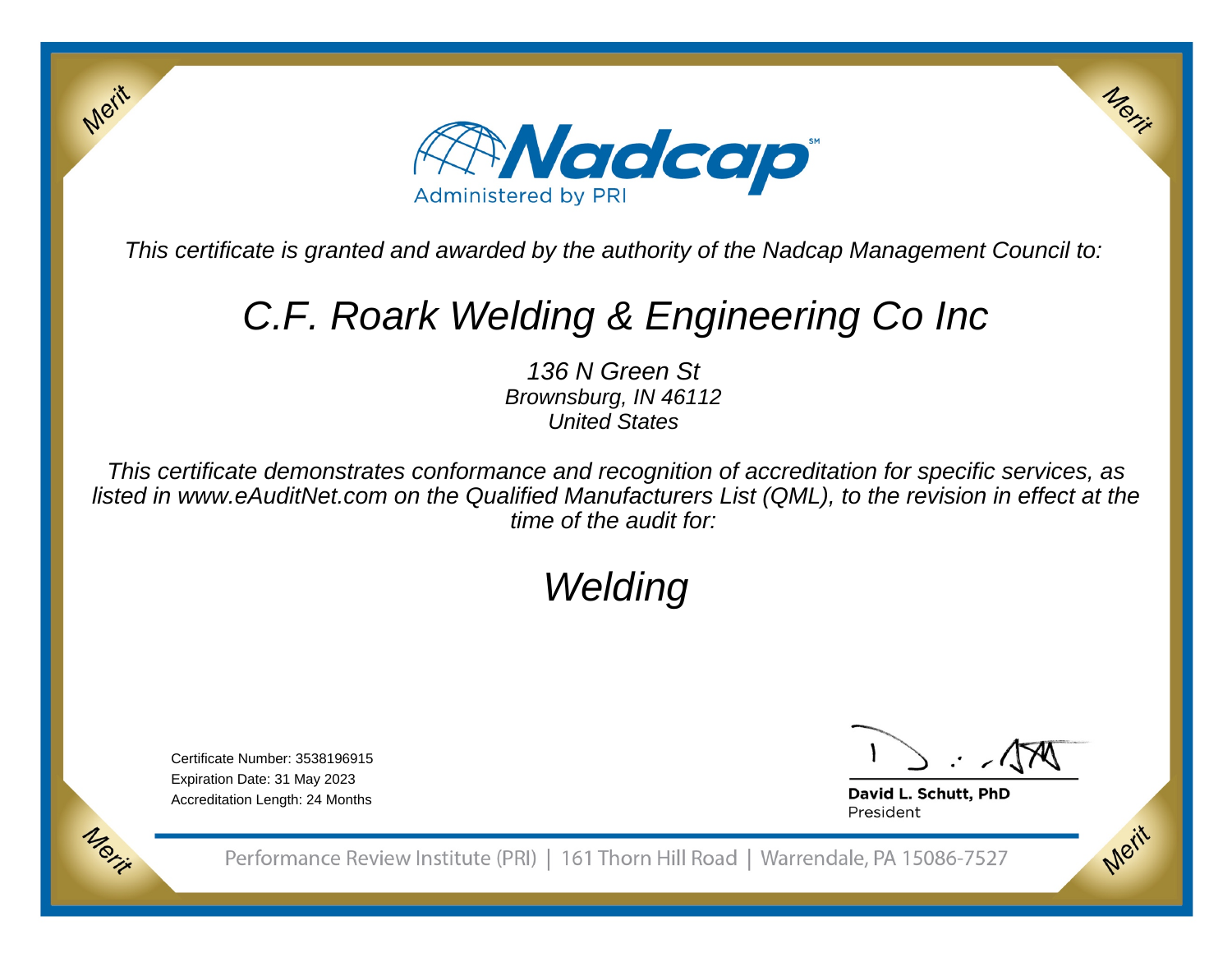

#### **SCOPE OF ACCREDITATION**

#### **Welding**

#### **C.F. Roark Welding & Engineering Co Inc** 136 N Green St Brownsburg, IN 46112

This certificate expiration is updated based on periodic audits. The current expiration date and scope of accreditation are listed at: www.eAuditNet.com - Online QML (Qualified Manufacturer Listing).

In recognition of the successful completion of the PRI evaluation process, accreditation is granted to this facility to perform the following:

#### **AC7110 Rev F - Nadcap Audit Criteria for Welding/ Torch and Induction Brazing and Additive Manufacturing (This is required for all Welding / Torch and Induction Brazing and Additive Manufacturing audits) (to be used on audits BEFORE 25-APR-2021)**

#### **AC7110/3 Rev H - Nadcap Audit Criteria for Electron Beam Welding**

Baseline (All audits) Supplement B – GTA Tack Welding (Additional requirements) Supplement F – Material Titanium – Additional requirements for titanium welding

#### **AC7110/3S Rev E - Nadcap Supplemental Audit Criteria for Electron Beam Welding (to be used on/after 17 September 2017)**

U10 GE Aviation U3 Rolls Royce

#### **AC7110/4 Rev I - Nadcap Audit Criteria for Resistance Welding (Spot, Seam, Projection) (to be used on audits on/after 1 March 2020)**

Baseline (All audits) Projection Welding – sheet (identify if this process is used) Seam Welding – sheet (identify if this process is used) Spot Welding – sheet (identify if this process is used) Supplement C – GTA Tack Welding (Additional requirements) Supplement D – Filler Materials (Additional requirements) Supplement F – Metallographic Evaluation of Resistance Welds (Qualification and / or Process Control) (Additional requirements)

#### **AC7110/4S Rev G - Nadcap Supplemental Audit Criteria for Resistance Welding (to be used on audits on/after 1 March 2020)**

U10 GE Aviation U3 Rolls Royce t-frm-0004 29-May-20